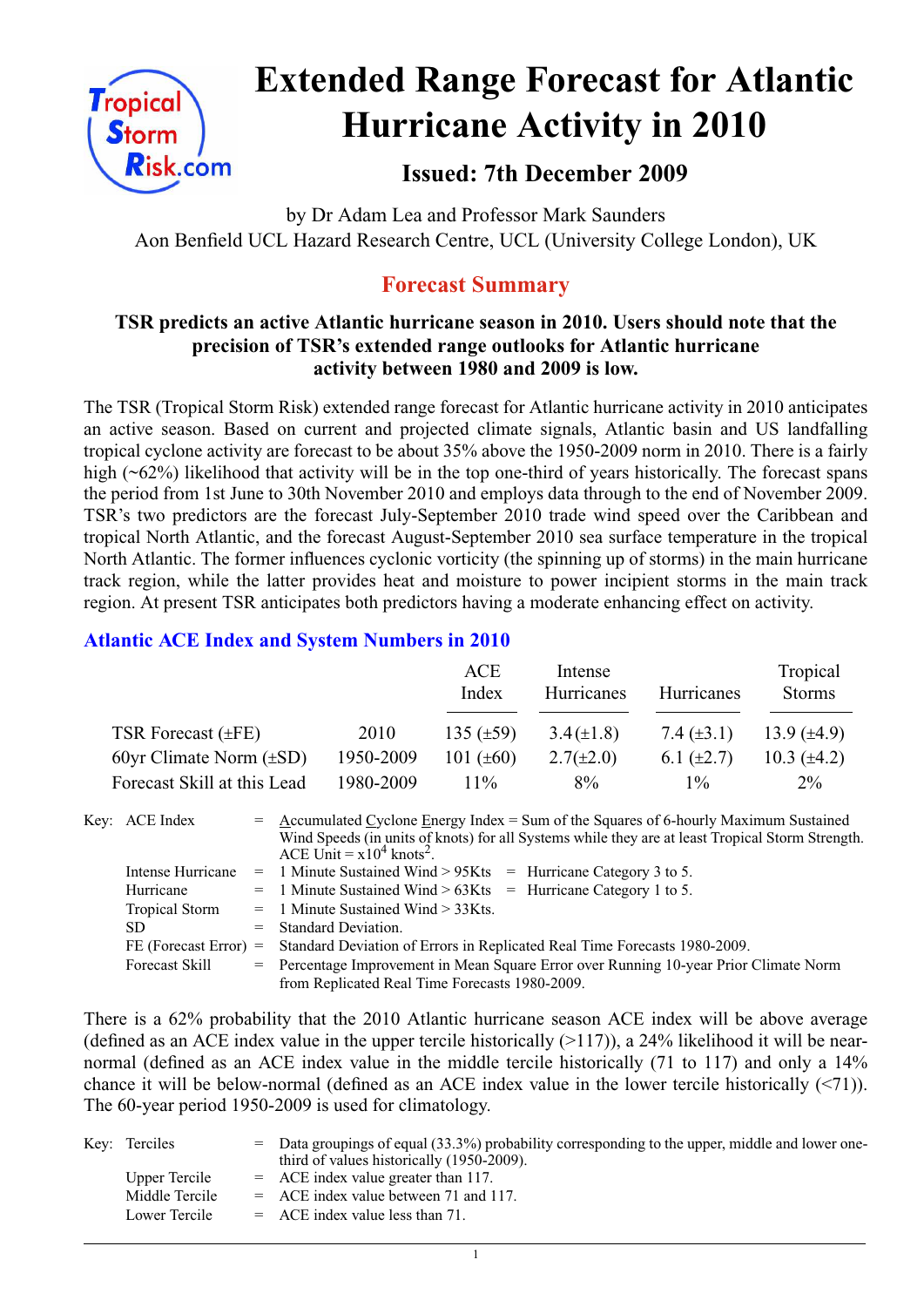#### **ACE Index & Numbers Forming in the MDR, Caribbean Sea and Gulf of Mexico in 2010**

|                              |           | ACE<br>Index   | Intense<br>Hurricanes | <b>Hurricanes</b> | Tropical<br><b>Storms</b> |
|------------------------------|-----------|----------------|-----------------------|-------------------|---------------------------|
| TSR Forecast $(\pm FE)$      | 2010      | $110 (\pm 55)$ | $3.1(\pm 1.6)$        | 5.3 $(\pm 2.6)$   | 9.1 $(\pm 3.9)$           |
| 60yr Climate Norm $(\pm SD)$ | 1950-2009 | 79 $(\pm 58)$  | $2.3(\pm 1.8)$        | 4.2 $(\pm 2.5)$   | 7.0 $(\pm 3.5)$           |
| Forecast Skill at this Lead  | 1980-2009 | $14\%$         | $14\%$                | $8\%$             | $5\%$                     |

The Atlantic hurricane Main Development Region (MDR) is the region  $10^{\circ}$ N -  $20^{\circ}$ N,  $20^{\circ}$ W -  $60^{\circ}$ W between the Cape Verde Islands and the Caribbean Lesser Antilles. A storm is defined as having formed within this region if it reached at least tropical depression status while in the area.

There is a 63% probability that in 2010 the MDR, Caribbean Sea and Gulf of Mexico ACE index will be above average (defined as an ACE index value in the upper tercile historically (>92)), a 26% likelihood it will be near-normal (defined as an ACE index value in the middle tercile historically (43 to 92) and only an 11% chance it will be below-normal (defined as an ACE index value in the lower tercile historically (<43)). The 60-year period 1950-2009 is used for climatology.

#### **USA Landfalling ACE Index and Numbers in 2010**

|                              |           | ACE<br>Index      | Hurricanes        | Tropical<br><b>Storms</b> |
|------------------------------|-----------|-------------------|-------------------|---------------------------|
| TSR Forecast $(\pm FE)$      | 2010      | 3.5 $(\pm 2.1)$   | $1.9 \ (\pm 1.5)$ | 4.4 $(\pm 2.2)$           |
| 60yr Climate Norm $(\pm SD)$ | 1950-2009 | $2.5 \ (\pm 2.2)$ | $1.5 \ (\pm 1.3)$ | 3.1 $(\pm 2.1)$           |
| Forecast Skill at this Lead  | 1980-2009 | 10%               | 8%                | 8%                        |

| Key: ACE Index           | $=$ Accumulated Cyclone Energy Index $=$ Sum of the Squares of hourly Maximum     |
|--------------------------|-----------------------------------------------------------------------------------|
|                          | Sustained Wind Speeds (in units of knots) for all Systems while they are at least |
|                          | Tropical Storm Strength and over the USA Mainland (reduced by a factor of 6).     |
|                          | ACE Unit $= x10^4$ knots <sup>2</sup> .                                           |
| Landfall Strike Category | $=$ Maximum 1 Minute Sustained Wind of Storm Directly Striking Land.              |
| USA Mainland             | $=$ Brownsville (Texas) to Maine.                                                 |

USA landfalling intense hurricanes are not forecast since we have no skill at any lead.

There is a 64% probability that in 2010 the USA landfalling ACE index will be above average (defined as a USA ACE index value in the upper tercile historically (>2.61)), a 24% likelihood it will be near-normal (defined as a USA ACE index value in the middle tercile historically (1.15 to 2.61) and only a 12% chance it will be below-normal (defined as a USA ACE index value in the lower tercile historically  $(\leq 1.15)$ ). The 60-year period 1950-2009 is used for climatology.

#### **Caribbean Lesser Antilles Landfalling Numbers in 2010**

|                              |                                                                                                                                                                  | ACE<br>Index    | Intense<br><b>Hurricanes</b> | Hurricanes        | Tropical<br><b>Storms</b> |
|------------------------------|------------------------------------------------------------------------------------------------------------------------------------------------------------------|-----------------|------------------------------|-------------------|---------------------------|
| TSR Forecast $(\pm FE)$      | 2010                                                                                                                                                             | $1.9 (\pm 2.0)$ | $0.3 \ (\pm 0.4)$            | $0.6 (\pm 0.6)$   | $1.3 \ (\pm 0.9)$         |
| 60yr Climate Norm $(\pm SD)$ | 1950-2009                                                                                                                                                        | 1.3 $(\pm 2.0)$ | $0.2 \ (\pm 0.5)$            | $0.5 \ (\pm 0.7)$ | $1.0 (\pm 1.0)$           |
| Forecast Skill at this Lead  | 1980-2009                                                                                                                                                        | $0\%$           | $3\%$                        | 9%                | $0\%$                     |
| Key: ACE Index               | $=$ Accumulated Cyclone Energy Index = Sum of the Squares of hourly Maximum<br>Sustained Wind Speeds (in units of knots) for all Systems while they are at least |                 |                              |                   |                           |

| Sustanicu "While Specus (In units of Knots) for an Systems while they are at icast                      |
|---------------------------------------------------------------------------------------------------------|
| Tropical Storm Strength and within the boxed region $(10^{\circ}N-18^{\circ}N,60^{\circ}W-63^{\circ}W)$ |
| (reduced by a factor of 6). ACE Unit = $x10^4$ knots <sup>2</sup> .                                     |

| Landfall Strike Category | = Maximum 1 Minute Sustained Wind of Storm Directly Striking Land. |
|--------------------------|--------------------------------------------------------------------|
| Lesser Antilles          | = Island Arc from Anguilla to Trinidad Inclusive.                  |